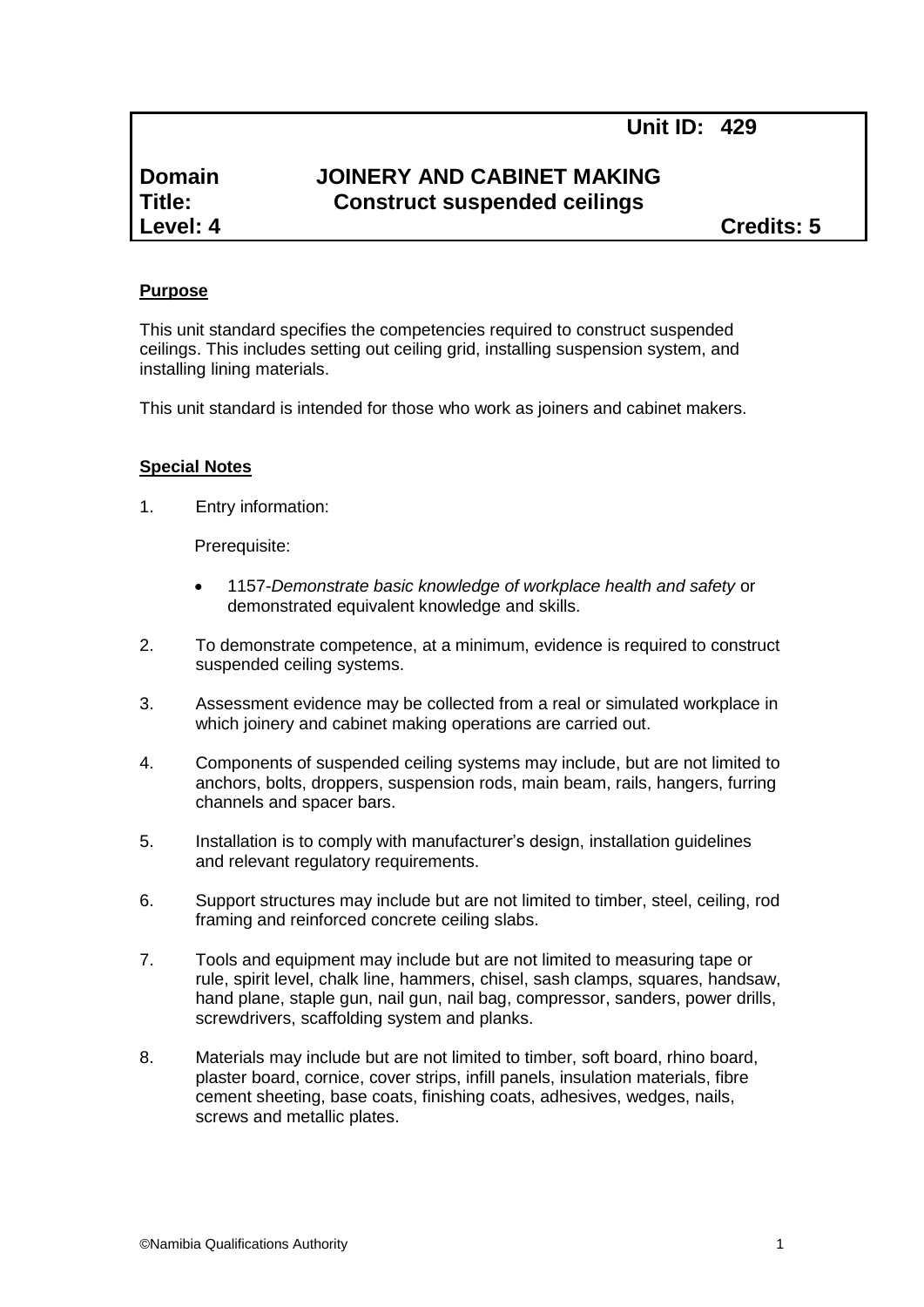- 9. All inspection, operation and maintenance procedures associated with the use of tools and equipment shall comply with manufacturers' and company guidelines, instructions, and reasonable flat rate time.
- 10. Regulations and legislation relevant to this unit standard include the following:
	- Labour Act No 11, 2007 as amended;
	- SABS 0400, NOSA, Local Authorities Act;
	- Occupational Health and Safety Regulations No. 18, 1997 and all subsequent amendments.

## **Quality Assurance Requirements**

This unit standard and others within this subfield may be awarded by institutions which meet the accreditation requirements set by the Namibia Qualifications Authority and the Namibia Training Authority and which comply with the national assessment and moderation requirements. Details of specific accreditation requirements and the national assessment arrangements are available from the Namibia Qualifications Authority on [www.namqa.org](http://www.namqa.org/) and the Namibia Training Authority on [www.nta.com.na.](http://www.nta.com.na/)

# **Elements and Performance Criteria**

# **Element 1: Set out ceiling grid**

## **Performance criteria**

- 1.1 Ceiling grid is set out to job drawings and in line with manufacturers' specifications.
- 1.2 Alignment levels for ceiling are set out as shown on job drawings.

## **Element 2: Install suspension system**

## **Performance criteria**

- 2.1 Suspension rods are fixed to underside of soffit or structural members with masonry anchors, bolts or screws at prescribed centres in line with manufacturers' instructions.
- 2.2 Suspended framework is assembled and connected to suspension rods in line with specifications and manufacturers' instructions.
- 2.3 Suspension system is fastened and checked for stability and safety.
- 2.4 Bridging framework is fixed to both sides of service ducts to support suspension system.

## **Element 3: Install lining materials**

## **Performance criteria**